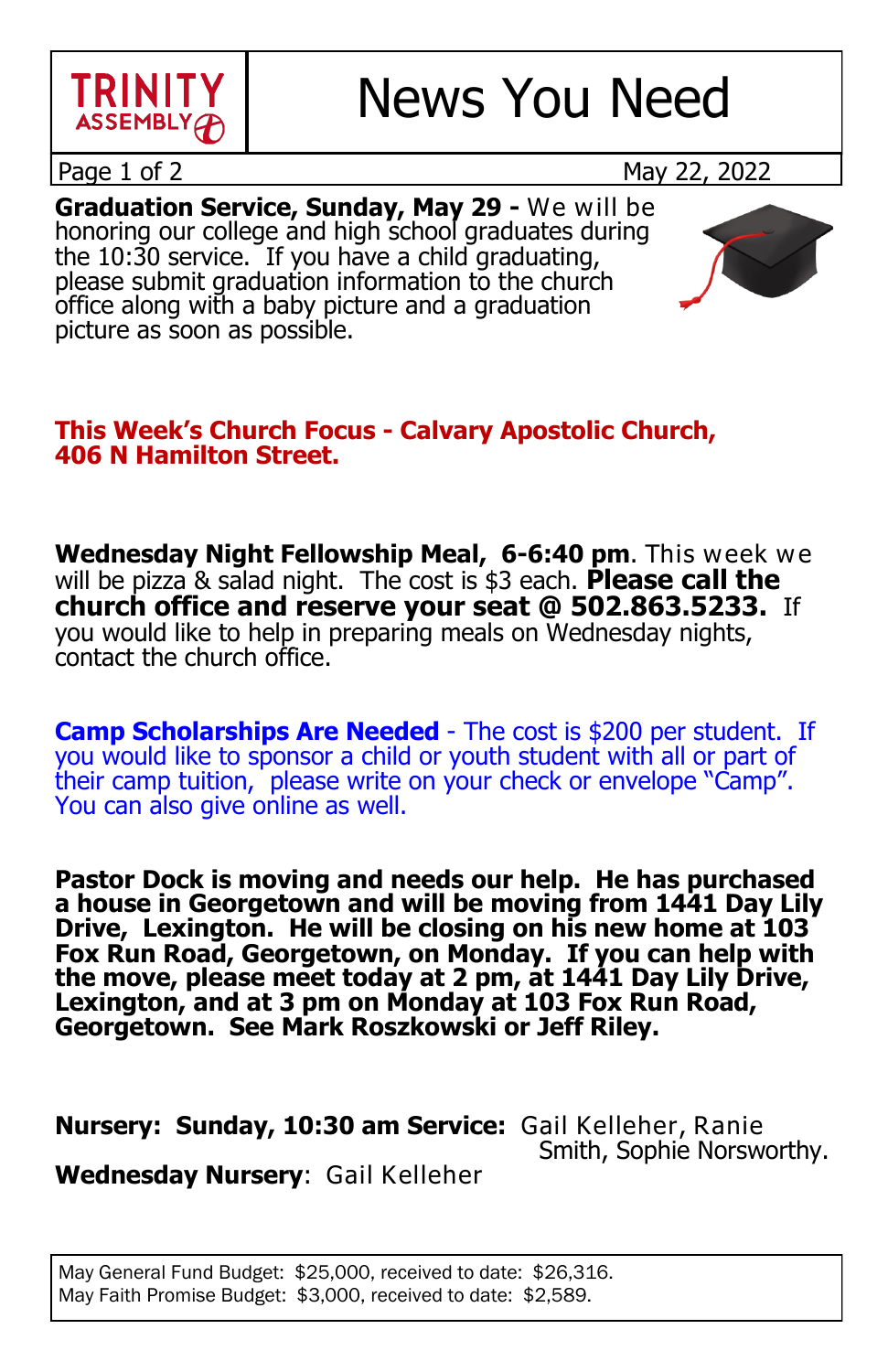

Page 2 of 2 May 22, 2022 Page 2 of 2 May 22, 2022

**Holy Spirit Class, Wednesdays, 7 pm, Sanctuary.** Pastor Carl is facilitating a DVD teaching class on *Living In The Spirit.* The DVD will be about 30 minutes long and then there will be time for discussion.

Here are some of the things we will be discussing:

- The gifts of the Spirit
- Everything done decently and in order
- The work of the Holy Spirit

#### **Sunday Morning/Wednesday Night Classes Sunday Morning -**

**Mrs. Anne Blanton** is in the **Conference Room** with the Seniors @ **9:10 am**. Ms. Anne is teaching from a quarterly platform and would like to invite you to join her class.

## **Wednesday Night - 7 pm**

**Pastor Carl -** Living In The Spirit, Sanctuary **Jacquelyn Riley** - Dealing With Loss, Pastor Toney's office. **Tom Reddington -** End Time Events, **Conference Room**. **Randy Gregory -** Evangelism Explosion, Pastor Carl's office. Come be a part of one of these exciting classes.

Charlie Jordan will had a bone marrow transplant on May 20, and needs our prayers. He and Wendy will be spending the summer in a facility in Minnesota. If you would like to send Charlie & Wendy cards or notes of encouragement, here is their summer address:

Sunny Place Cottage Apartment: James Attention: Charlie Jordan 2041 31st Place NW Rochester MN 55901

Landline phone #507-206-0365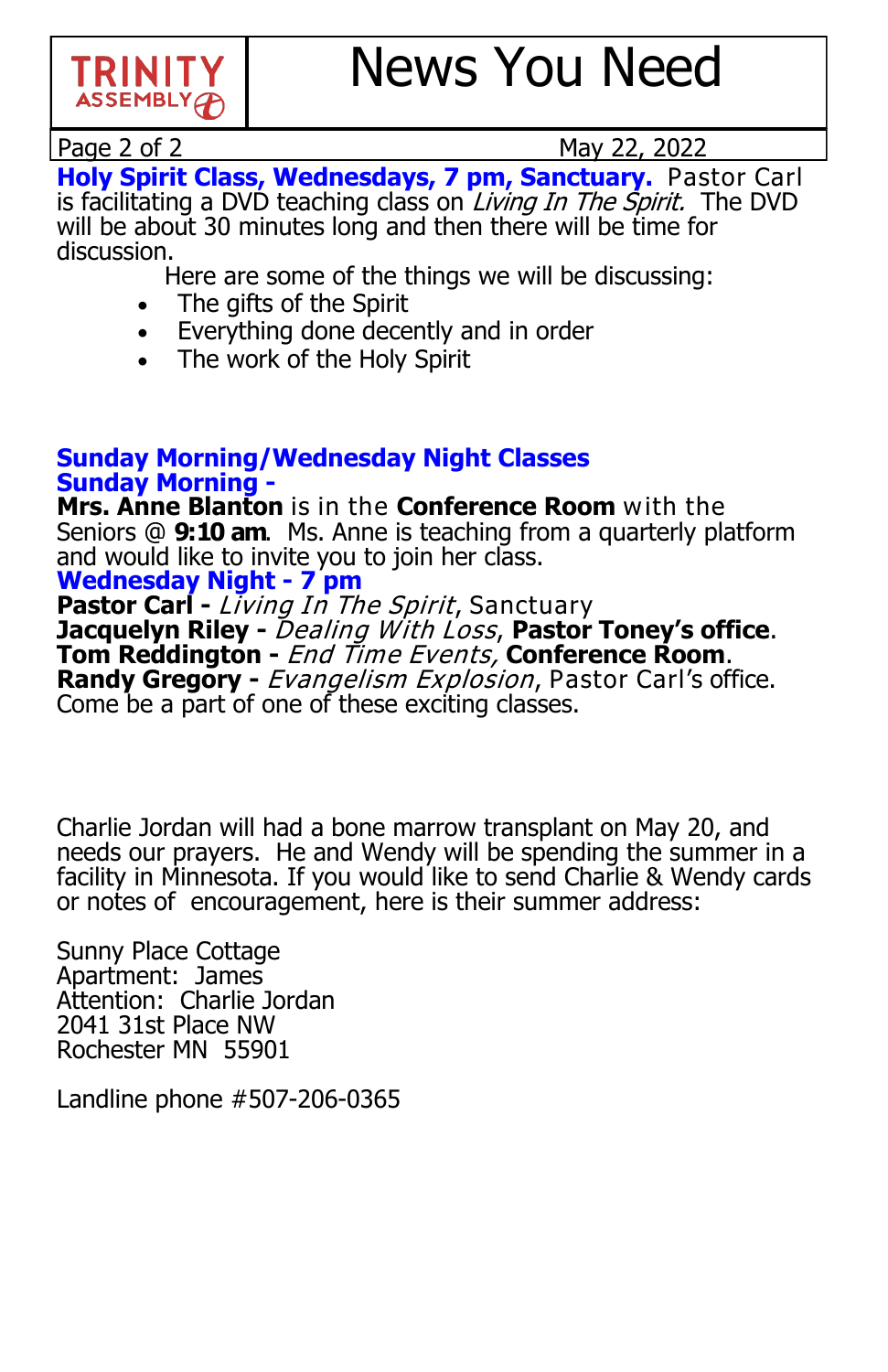| <b>TRINITY</b> |  |
|----------------|--|
| ASSEMENT       |  |

Carl Kelleher, Lead Pastor May 22, 2022

Scripture: Romans 9:1-5

I. Jesus Had A Passion For All People.

- 1. I must be about My Father's . (Luke 2:49)
- 2. I must  $\frac{1}{2}$  the gospel. (Luke 4:43)
- 3. I must \_\_\_\_\_\_ while it is still day. (John 9:4)
- 4. I must go through example 2. (John 4:4)

# **Let's Turn On God's X-Ray Machine** (Romans 9:1-3)

II. When A Person Really Loves God, They Are Going To Have A Passion To See All People Saved. (Romans 10:1)

## **Let's Briefly Look At Paul's Heart** (Romans 9:2-3)

- 1. I have great \_\_\_\_\_\_\_\_\_\_\_.
- 2. My heart continually \_\_\_\_\_\_\_\_\_\_ for the lost.

(Matthew 9:36-38)

- 3. I am willing to be \_\_\_\_\_\_\_\_\_\_\_\_\_ if souls will be saved.
- III. Just Because Someone Is Affiliated With God Doesn't Mean That They Are Right With God.
	- A. The Jews thought they were right with God because of their

 $\sim$  (Romans 9:4-5)

## **The Jews Thought They Were Saved Because Of Their Affiliation.**

- 1. God established His \_\_\_\_\_\_\_\_\_\_\_\_\_ with Abraham.
- 2. God **but the children of Israel from**

Egyptian bondage.

(continued on back)